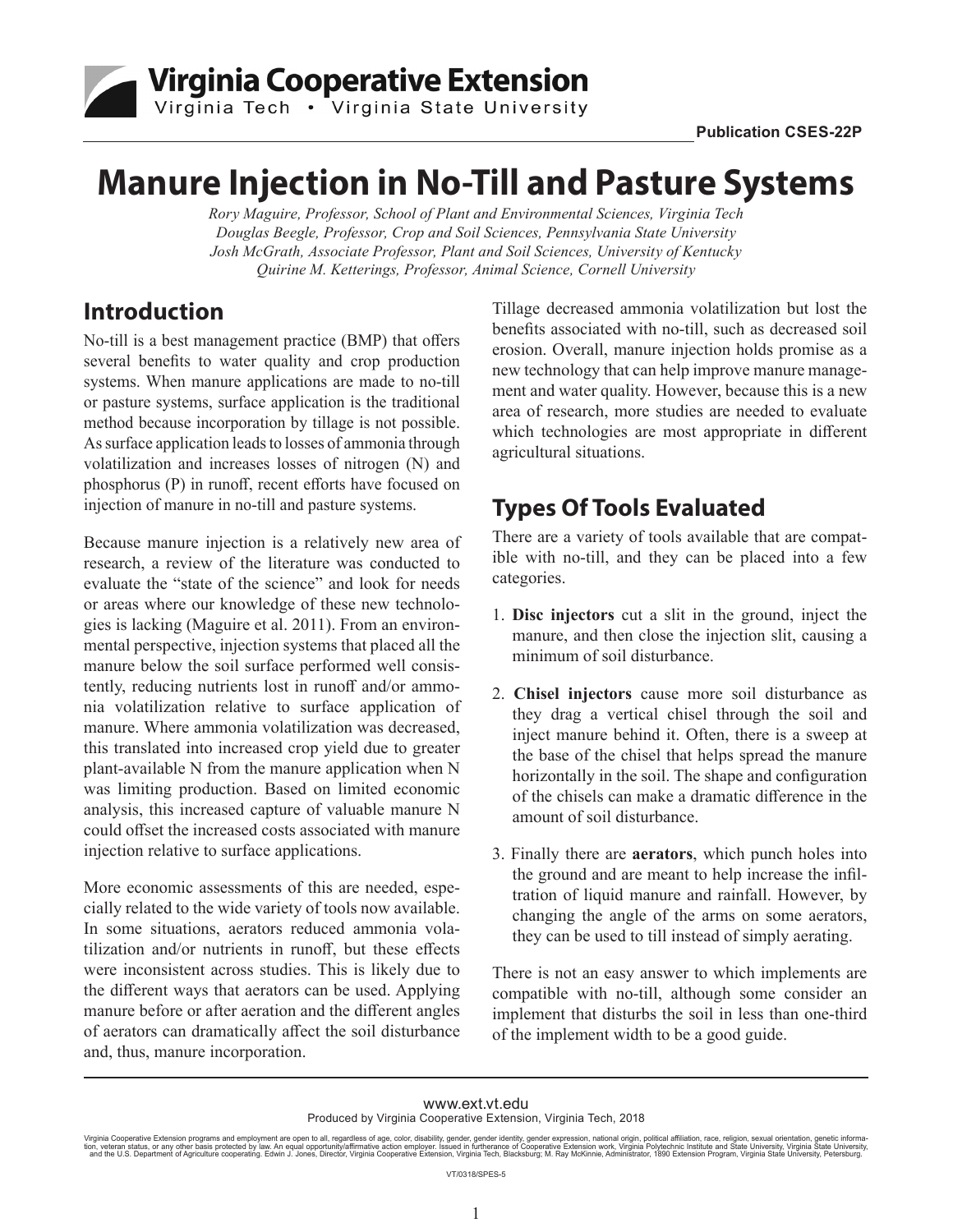

Figure 1. Implements for manure application that provide an alternative to surface broadcasting, showing the tool and where it places the manure (Maguire et al. 2011). The traveling shoe (a) is designed specifically for standing forages; all other implements can be used in either forage or no-till situations.

### **Effects of Manure Application Method on Key Factors**

#### **Residue Cover**

In no-till, a critical factor is the amount of residue on the soil surface. Surface application of manure does not reduce residue and the manure itself contributes to residue on the surface, which can have a positive impact on soil erosion. Tillage and conventional chisel-type applicators often bury a significant proportion of the residue. Shallow-disk injectors and aerator applicators can have relatively minimal negative impact on surface residue.

There can be a large amount of variation in the amount of residue that remains on the surface from one piece of equipment to another, depending on how the equipment is configured and adjusted. This should be an important consideration in selecting no-till manure injection equipment and setting it up to minimize surface residue disturbance. In most cases, the goal is to have at least 30 to 50 percent residue cover on the soil surface when the crop is established.

#### **Nitrogen Losses from Ammonia Volatilization**

Ammonia volatilization is often the No. 1 concern for the farmer in no-till manure management. More studies have looked at the effect of manure application technique on ammonia volatilization than on nutrient losses in runoff (table 1). Many studies have shown that surface application of manure can lead to large ammonia losses and that tillage can substantially reduce these losses if done close to the time of manure application. Most of the ammonia loss occurs in the first 24 hours after application.

It is important to realize that this is very much affected by the weather. A common observation with manure injection is that the amount of ammonia volatilization is directly related to the amount of manure exposure on the soil surface. Thus, injecting manure is an effective method of reducing ammonia volatilization in most situations, as long as the manure is not exposed on the soil surface.

Volatilization from injection can be significant if the rate is too high and the manure cannot be contained in the injection slit, or if the covering mechanism on the injector is not covering the injection slit due to design or adjustment problems. Losses can also be high if manure is injected in wet or compacted soils due to poor slit closure, leaving the manure exposed. Knife injectors or shallow-disk injectors — if designed and set up properly to cover the manure — reduce volatilization more than tools that only partially incorporate the manure, such as with aerators.

One challenge with interpreting studies with aerators is that they can be used in many different configurations, which can result in very different impacts on ammonia volatilization. In most work with aerators in no-till, the aerators are run straight to just make pockets in the soil to enhance manure infiltration with minimal soil disturbance. This is where ammonia losses are highest. Angling the aerator gangs to do more aggressive tillage has been shown to be effective for reducing ammonia losses. However, this more aggressive tillage will reduce residue cover and can increase sediment losses.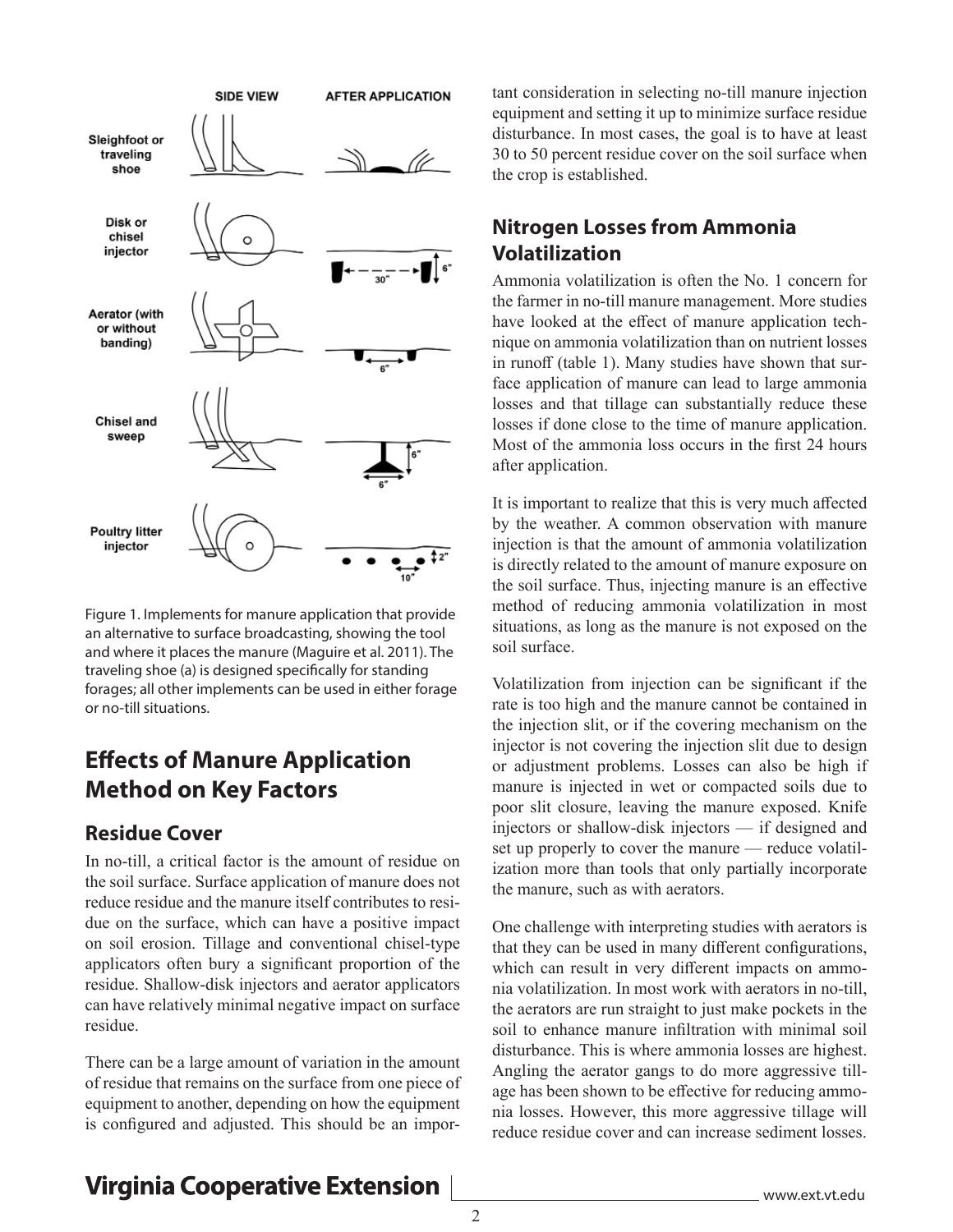Table 1. Ammonia emissions three to 14 days following manure application relative to broadcast manure (summary of 14 research studies by Maguire et al. 2011).

|                                     | Ammonia emission       |                   |  |  |  |
|-------------------------------------|------------------------|-------------------|--|--|--|
| <b>Method of manure application</b> | Cropland               | Forage            |  |  |  |
| Chisel/knife injection              | $73%$ less             | 40% to ~100% less |  |  |  |
| Disk injection                      | 58 to $\sim$ 100% less | 20 to $75%$ less  |  |  |  |
| Pressure injection                  | 57 to 64% less         | $62\%$ less       |  |  |  |
| Aerator                             |                        |                   |  |  |  |
|                                     | No difference to       |                   |  |  |  |
| Banded-over aeration holes          | $70\%$ less            | $33\%$ less       |  |  |  |
| Pre-/post-application aeration      |                        | No difference     |  |  |  |
|                                     | 50 to $100\%$          |                   |  |  |  |
| Tillage                             | less                   |                   |  |  |  |
| Surface banding                     | No difference          | 14 to $40\%$ less |  |  |  |

#### **Sediment Losses in Runoff**

It is well-established that cultivation increases sediment losses in runoff — both immediately following tillage and over the long term as soil becomes crusted and there is surface sealing (table 2). Applying manure in a way that minimizes soil disturbance and maintains surface residue on the soil should also minimize sediment losses. As noted above, surface application of manure can increase surface residue and thus reduce sediment loss, but it also exposes the manure nutrients to surface runoff and volatilization losses as is discussed below. Both shallow disk injectors and aerator applicators have been shown in research to reduce sediment losses while tillage and higher disturbance injectors, such as chisel injectors, generally increase sediment loss.

However, this is not always the case. At times, sediment loss has increased with the low-disturbance injectors. This can often be explained by how the applicator is configured. Higher speeds have been shown to increase the disturbance and, consequently, the sediment loss potential.

Also, soil properties can play a role. For example, soil compaction and soil drainage have been shown to impact sediment loss with aerators because of the impact these soil properties can have on runoff volume.

#### **Phosphorus Losses in Runoff**

In general, the potential for soluble P runoff loss is greatest with surface-applied manure because runoff generated by rainfall shortly after application will be in direct contact with the manure. The runoff can relatively easily extract the water-soluble P from the manure and carry it off the field. The loss of soluble P from surface-applied manure decreases with time, but the losses in the first rainfall event can make up a large proportion of the total P losses.

Tillage to incorporate the manure usually results in lower soluble P losses in runoff, but this is typically offset by increased losses of sediment-bound P with the increased erosion due to the tillage (table 2). If manure can be placed below the soil surface to minimize contact with runoff water without increasing erosion, soluble P losses from the manure can be minimized. Thus, minimal-disturbance manure injection can reduce total P loss.

Shallow disk injectors that place the manure below the surface with minimal disturbance have been shown to dramatically reduce soluble P loss. However, if there is significant soil disturbance, this can be offset by higher sediment P loss. For the studies available, injection of manure has consistently decreased soluble P loss and, often, total P in runoff. No studies have shown low-disturbance manure injection to increase P in runoff relative to surface applications. This suggests that manure injection is a very promising technology for decreasing P in runoff.

Aerator applicators have shown more mixed impacts on dissolved P losses. The aerator applicators do not place the manure below the soil surface, thus it remains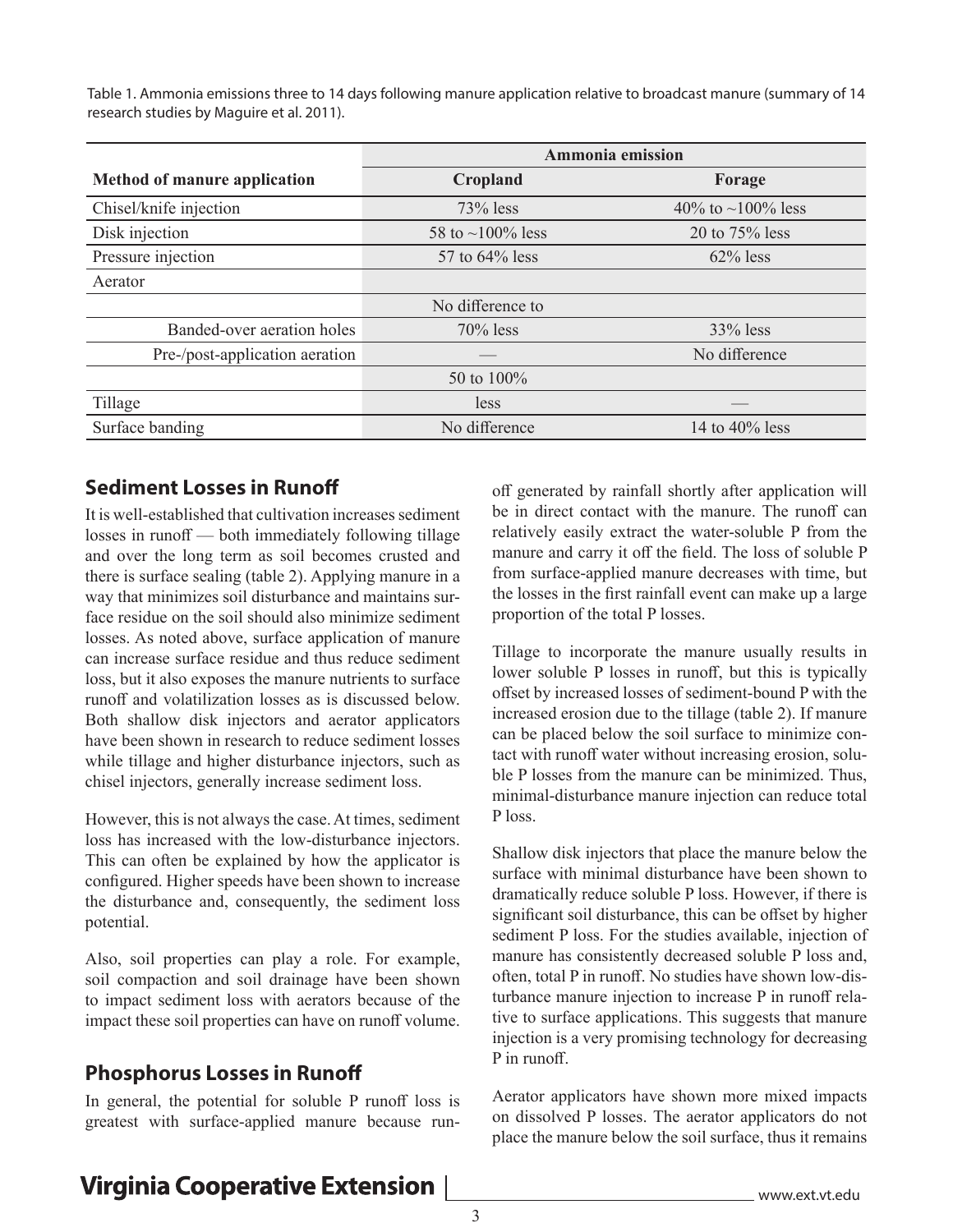|                                | <b>Runoff volume</b> |                 | <b>Erosion</b>                                                                   |                               | <b>Total phosphorus load</b> |                        |                                          | <b>Dissolved phosphorus</b><br>load   |
|--------------------------------|----------------------|-----------------|----------------------------------------------------------------------------------|-------------------------------|------------------------------|------------------------|------------------------------------------|---------------------------------------|
| <b>Method</b>                  | Row crop             | Forage          | Row crop                                                                         | Forage                        | Row crop                     | Forage                 | <b>Row crop</b>                          | Forage                                |
|                                |                      |                 | $\frac{1}{h}$ L/ha $\frac{1}{h}$ $\frac{1}{h}$ mg/ha $\frac{1}{h}$ $\frac{1}{h}$ |                               |                              |                        | - kg/ha —                                |                                       |
| Chisel injection               |                      |                 |                                                                                  |                               |                              |                        |                                          |                                       |
| - Spike/knife                  |                      |                 |                                                                                  |                               | $94\%$ less                  |                        |                                          |                                       |
| Disk injection                 |                      |                 |                                                                                  |                               |                              |                        |                                          |                                       |
| - Shallow disk                 |                      | $3 - 35\%$ less | $0\%$                                                                            | $68\%$ less                   |                              |                        | $0-91\%$ less $84\%$ less $71-94\%$ less |                                       |
| Aerator tillage                |                      | $0-81\%$ less   |                                                                                  | $28\%$ more<br>to $69\%$ less | $94\%$ less                  |                        |                                          | $0-88\%$ less $96\%$ less 13-90% less |
| Tillage                        |                      |                 |                                                                                  |                               |                              |                        |                                          |                                       |
| - By moldboard plow 9-56% less |                      |                 |                                                                                  |                               | $90\%$ less                  |                        | $84\%$ less                              |                                       |
| - By chisel plow 14-66% less   |                      |                 | $0-97\%$ more                                                                    |                               | to $81\%$ less               | $90\%$ more 0-68% less |                                          |                                       |
| - By double disk               | $20\%$ less          |                 |                                                                                  |                               |                              |                        |                                          |                                       |

#### **Table 2. Changes in runoff properties caused by manure application methods relative to broadcast application.**

exposed to runoff. However, aerators can reduce the amount of runoff, which will reduce the loss of soluble P. The key factor here seems to be the soil properties. In well-drained soils, aerators have been shown to dramatically reduce runoff and, thus, soluble P loss. However, losses of soluble P in runoff have been observed to increase in poorly drained soils where manure was applied with an aerator. This is an area where more research is needed.

#### **Nitrogen Losses in Runoff**

Soluble N loss in runoff is similar to soluble P loss. Direct exposure of manure to runoff increases soluble N loss in runoff. While the results of research on N losses in runoff are generally similar to what was discussed above with P, because of the extremely dynamic behavior of N in the soil, research results on the effect of these manure application systems on N runoff in no-till show greater variability. For example, lower N losses in runoff may simply be due to higher volatilization losses, reducing the N available for loss in runoff. The few studies available suggest that manure injection is a promising technology for decreasing N losses in runoff. However, reducing N losses in runoff may increase N leaching losses, particularly if the mechanism of reduction is to reduce runoff volume and thus increase water infiltration and percolation.

### **Nitrogen Losses by Leaching**

The literature on leaching losses of N related to manure application in no-till is very scarce. However, reducing N losses in runoff and volatilization may increase N leaching losses by retaining more N in the soil that can be leached. Leaching loss would also be expected to increase if the mechanism of reduction of runoff losses was to reduce runoff volume and thus increase water infiltration and percolation, as with aerators run straight.

#### **Odor**

Odor issues are becoming more common due to urbanization of agricultural areas, although measurements are difficult. Significantly greater odor is usually detected for surface-applied manure than injected manure. Injecting manure could decrease odor compared to surface applications, depending on type of injector.

For liquid dairy manure, for example, one study showed that odor decreased in the following order:

surface broadcast > aeration infiltration > surface + chisel incorporation > direct ground injection  $\approx$  shallow disk injection > control.

Management practices that reduce ammonia volatilization (as discussed above) will likely also reduce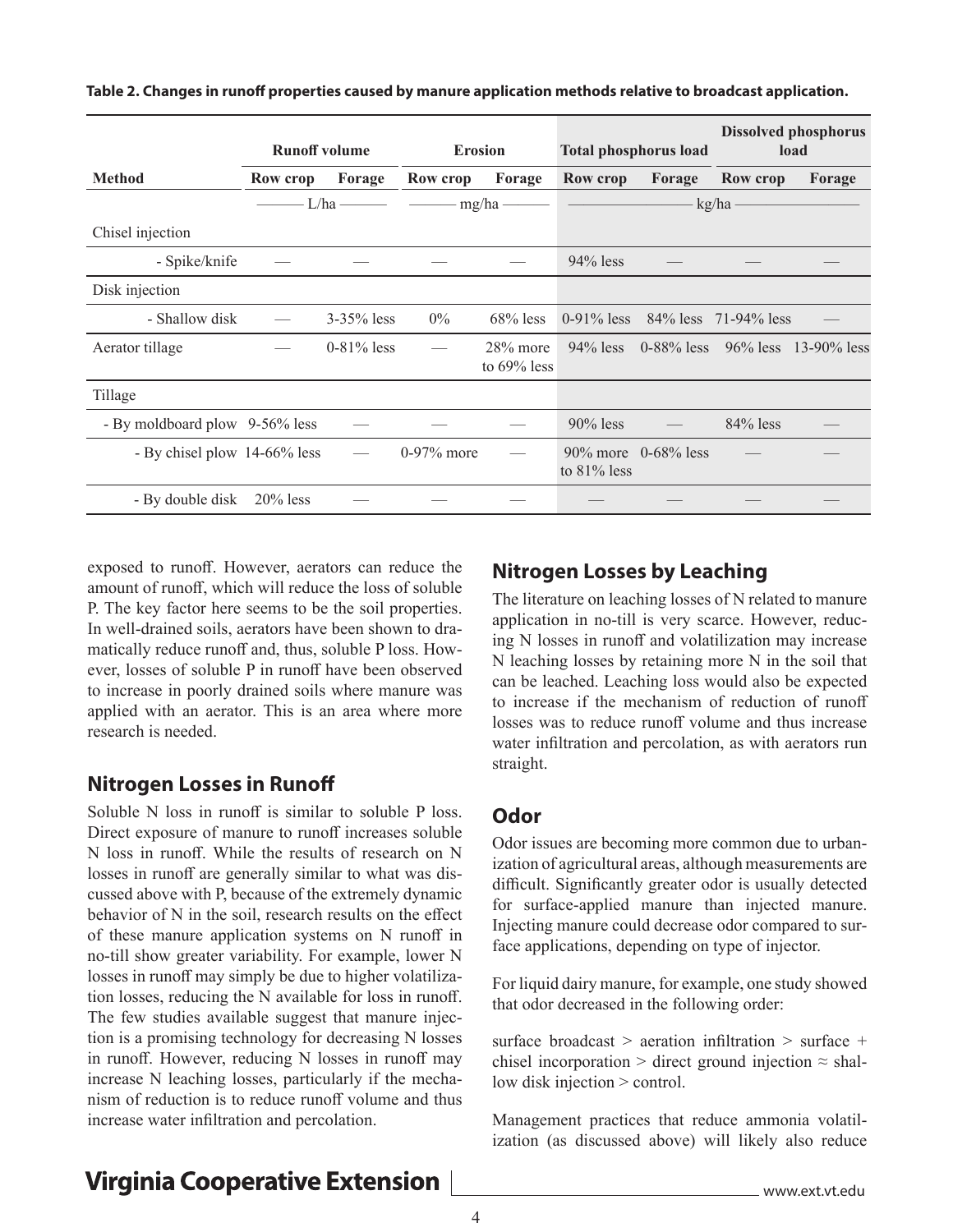odor, but no studies have evaluated both components simultaneously.

### **Nitrogen Uptake, Yields, and Rooting Issues**

In situations where manure has been injected, few problems with crop yields have been reported for row crops. In fact, when N is limiting, practices such as injection — that decrease ammonia volatilization often increase yields due to greater plant-available N. In row crops, a common question is the effect of planting in or near the injection zone, especially when shallow injection in no-till is used. In general, research has shown that shallow injection had no negative effects on row crops, even when the crop rows are very close to or even cross the manure injection band.

The rate of injection is important. There have been examples of negative effects on the crop when high rates of manure are banded near the row. Common recommendations are to delay planting for a week or so after injection to minimize this potential problem. It is unclear whether this is necessary under all conditions. In fact, one research project found that injecting separated manure solids near the cornrow at planting time had a significant, beneficial starter effect.

In forages, it has been found that manure applications with soil aeration can decrease or increase yield compared to surface application of manure. It is generally thought that this may be due to injury to the forage stand from the injector. These inconsistent effects may have been due to different weather conditions, soil moisture, and time of year when the injection was conducted.

Also, as has been mentioned before, the configuration of the injectors or aerators could be responsible for greater or lesser injury to the forage crop. For example, wider spacing on shallow-disk injectors or running aerator applicators with no angle seems to result in less crop injury.

#### **Economics**

Relative to surface broadcasting, the economic benefit of manure injection is related to the decrease in ammonia volatilization, which leads to greater plant-available N from the manure applied. Ammonia loss is weatherrelated, so injection also decreases the variability in predicting plant-available N. The economic drawbacks are increased equipment costs and slower application rates. While economic data with manure injection in no-till systems are scarce, a few studies have indicated that the costs of low-disturbance injection can be offset by reductions in nutrient loss without adversely affecting farm profitability.

Table 3 summarizes data from a farm run by Mr. Beery in the Shenandoah Valley of Virginia, where fields were about 1 mile from the dairy manure lagoon. The study found that injecting manure could be done for a modest additional cost per acre if the assumed amount of N can be recovered. Although the swath of the injection unit was narrower than that of surface application, the tractor could drive faster because the manure pumping rate limited the surface application driving rate.

A nurse tank could also be used to transport manure from the pit and then transfer it to the injection equipment so it could stay in the field. When using a nurse tank and injecting, the application rate was very close to

**Table 3. Cost comparison of injected versus surface-broadcast liquid dairy manure in 2011. The extra N recovery was calculated using manure analysis and assuming a 75 percent loss of ammonia for surface application and a 5 percent loss of ammonia for injected manure, as specified in Virginia nutrient management regulations.**

| <b>Type</b>                  | <b>Gallons</b> per<br>acre | <b>Acres</b> per<br>hour | Equipment<br>cost per<br>hour | Cost per<br>acre | <b>Nitrogen</b><br>recovery<br>with<br>injection | Cost per<br>acre less<br>nitrogen | Net injection<br>cost per acre |
|------------------------------|----------------------------|--------------------------|-------------------------------|------------------|--------------------------------------------------|-----------------------------------|--------------------------------|
| <b>Broadcast</b>             | 6,000                      | 3.3                      | \$105                         | \$32             | \$0                                              | \$32                              | N/A                            |
| Injection without<br>nursing | 6,000                      | 2.6                      | \$150                         | \$58             | \$35                                             | \$23                              | $($ \$9)                       |
| Injection with<br>nursing    | 6,000                      | 3.3                      | \$255                         | \$77             | \$35                                             | \$42                              | \$10                           |

# **Virginia Cooperative Extension**

www.ext.vt.edu